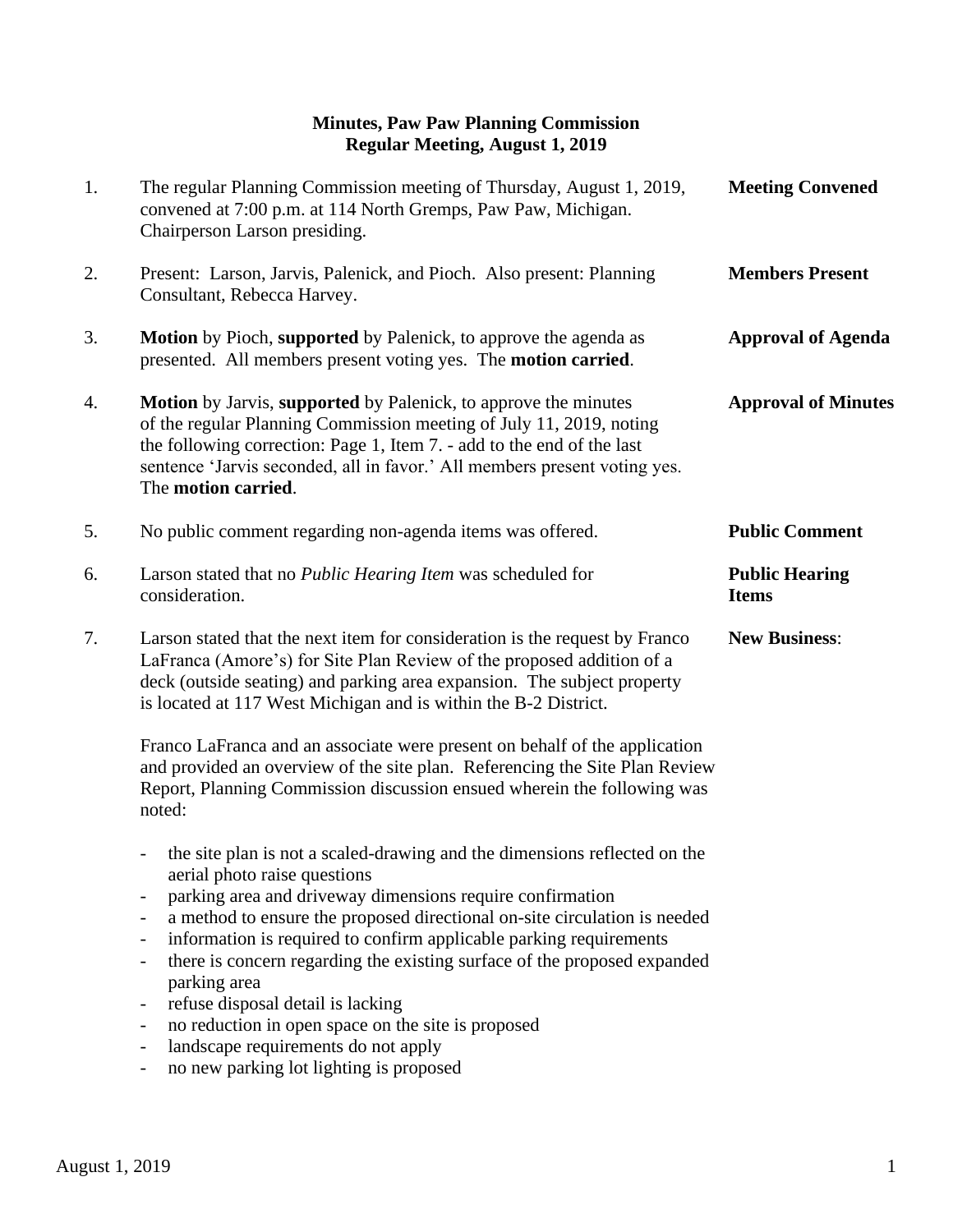The applicant provided responses to the questioned elements of the proposal and agreed to reflect the requested information and agreed upon modifications on a revised site plan.

 **Motion** by Jarvis, **supported** by Palenick, to recommend Site Plan Approval of the proposed addition of a deck (for outside seating) and parking area expansion at the existing site of Amore's located at 117 West Michigan, based upon a finding of compliance with the Site Plan Review Criteria set forth in Section 42-402, subject to the following conditions:

- 1. Submission of a revised site plan for administrative review/approval that provides the following additional information:
	- dimensions of property lines, buildings, setbacks, driveways/drive aisles, and parking areas/spaces;
	- building size/occupancy (# seats) to determine application of Section 42-404 that requires the provision of 1 parking space/80 sq ft or every 6 seats (whichever is greater) - - excluding the proposed outside seating area;
	- two (2) barrier free parking spaces in compliance with applicable size/location requirements;
	- a parking lot surface details that demonstrate compliance with the requirement of 'bituminous paving of minimum thickness of 2 inches' or a 'triple sealcoat on a base of cinders or gravel of minimum thickness of 4 inches'; and,
	- the on-site refuse disposal arrangement

The revised site plan shall be submitted for administrative review/ approval prior to submission of the recommendation to the Village Council.

- 2. Adequate demarcation of the proposed directional access arrangement.
- 3. Village Fire Department review/approval.
- 4. Village Department of Public Works review/approval of utility extensions/connections and the proposed method of storm water disposal.
- 5. Compliance with all Federal, State and Local codes/ordinances.

All members present voting yes. The **motion carried.**

8. Larson stated that the next item for consideration was discussion of the **OnGoing Business**: regulation of medical marihuana facilities in the Village. **Medical Marihuana**